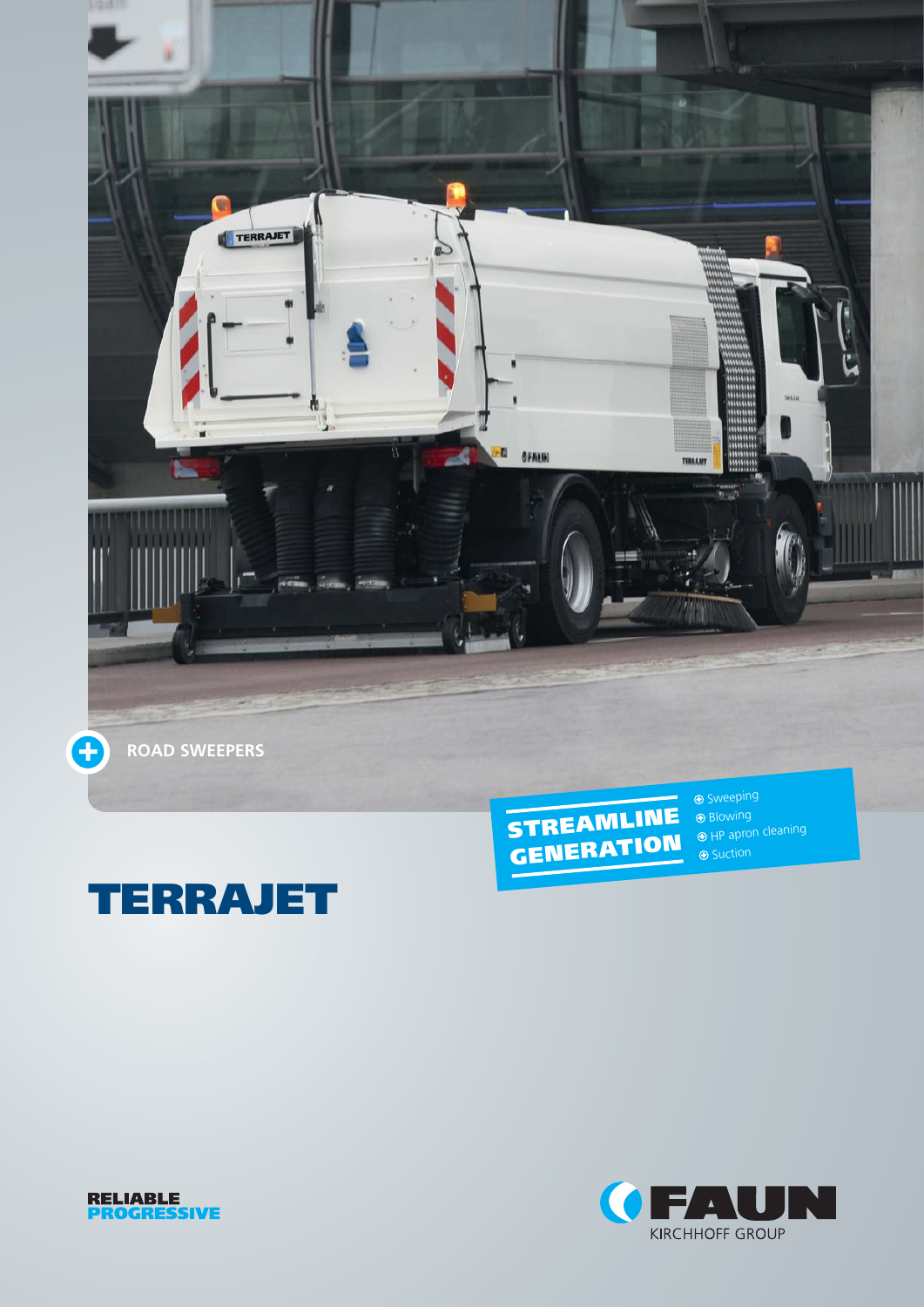# **TERRAJET The airfield sweeper**

Thanks to its modular design, the TERRAJET can be adapted to suit the specific requirements of any airport. Whether you need to clean taxiways, runways or the apron, the high-performance TERRAJET can do it all with ease.

The TERRAJET comes with FAUN's patented air circulation system as standard, which guarantees the lowest emission values in the expelled air.

## **FAUN drive concepts**

#### **Hydrostatic drive HS 3000**

In driving mode, the HS 3000 uses the normal drive train with a fixed drive shaft and can therefore be combined with normal or automated chassis drives. This ensures that the drive motor runs at the most efficient speed and in the optimal consumption range. The driver can safely complete all sweeping tasks in the required area at speeds between 0 and 40 km/h. Thanks to the automated transmission and the DSS (drive selection switch) function, the driver can switch from the working mode to the driving mode and vice versa within 2 seconds.



1 Gear box 2 Drive pump

3 Drive motors 4 Auxiliary pumps

#### **Auxiliary engine**

A 180 kW, 6-cylinder engine powers the large suction fan and body hydraulics, using low-loss hydraulic transmission. The superstructure is driven independently from the chassis engine.

- ELI97/68/EC Stufe 4 / Tier 4f
- Euromot 3a (not for Europe)



1 Auxiliary engine 2 Turbine pump





#### *The auxiliary engine*

*As an option, a powerful auxiliary engine, boasting the latest exhaust gas treatment technology and high-efficiency, powerful hydraulics, can be fitted to drive the high-performance suction fan and other consumers.*



*The suction fan*

*Even at speeds up to 40 km/h, the TERRAJET has no problem picking up sweeper material, thanks to the powerful suction fan.* 

### *The HS 3000*

*The system is powered by a rear engine PTO. Thanks to the power-optimised engine usage strategy, the vehicle achieves excellent emissions values.*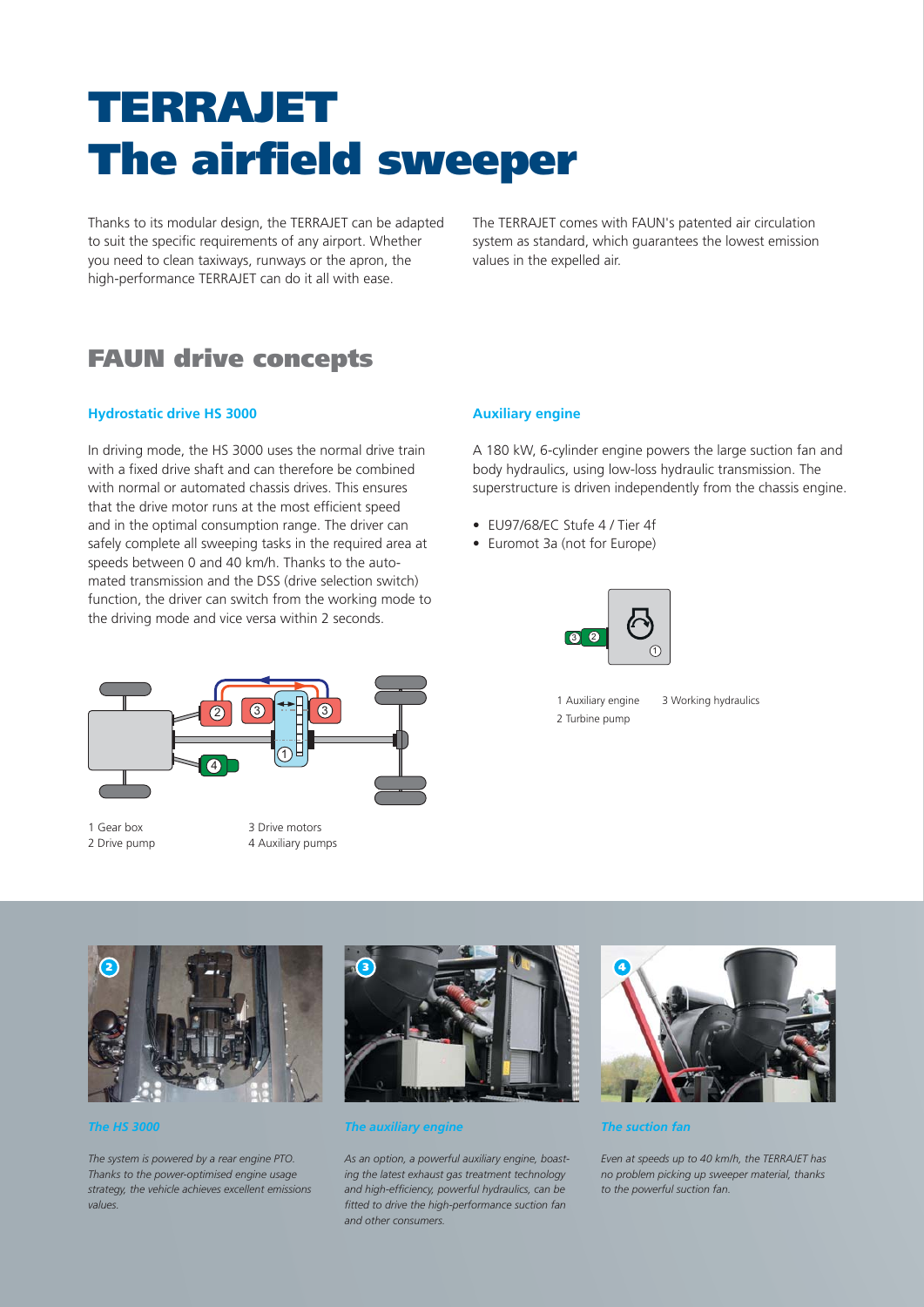#### **1 The FAUN air circulation system**

The FAUN air circulation system continuously transports the extracted air from the debris container to the blowing nozzle behind the brush of the suction nozzle. The air circulation system helps the brush pick up small dirt particles. When loaded with new debris, the already moistened and heated air is sucked back into the suction nozzle for recirculation. The quantity of circulating air can be variably adjusted between 30 and 70% depending on the application.

Only the relatively small proportion of air that is not recirculated flows out smoothly under the machine. Fine dust emissions from the FAUN road sweeper with the air circulation

system are approximately 50% lower than for pure suction road sweepers. In addition, the clean exhaust air does not blow dust around, because it is expelled behind the sweeper units on the section of the road that is already clean.

Adding water to the blast air also enables the road to be cleaned in the working area of the suction nozzle. In winter, the machine can be used in temperatures down to -5°C by adding water to the suction nozzle; the air introduced into the circuit is heated by around 15°C and therefore prevents the water in the suction nozzle and the container from freezing.





#### *The debris container*

*The laterally raised bottom sheet made of V2A, in combination with the large tipping angle, ensures efficient emptying and easy cleaning. The sophisticated air flow system enables a high degree of debris separation efficiency to be achieved in the container.*



#### *The water tank*

*The lightweight, glass-fibre-reinforced plastic tank of the TERRAJET is entirely non-corrosive and prevents the build-up of limescale. The arrangement of the tank ensures optimum weight distribution; it also improves stability during tipping and serves as soundproofing.*



#### *The sweeping unit*

*The moveable sweeping unit enables high speeds to be achieved on bends. The trailing brush in combination with blower nozzles ensures the best possible cleaning results.*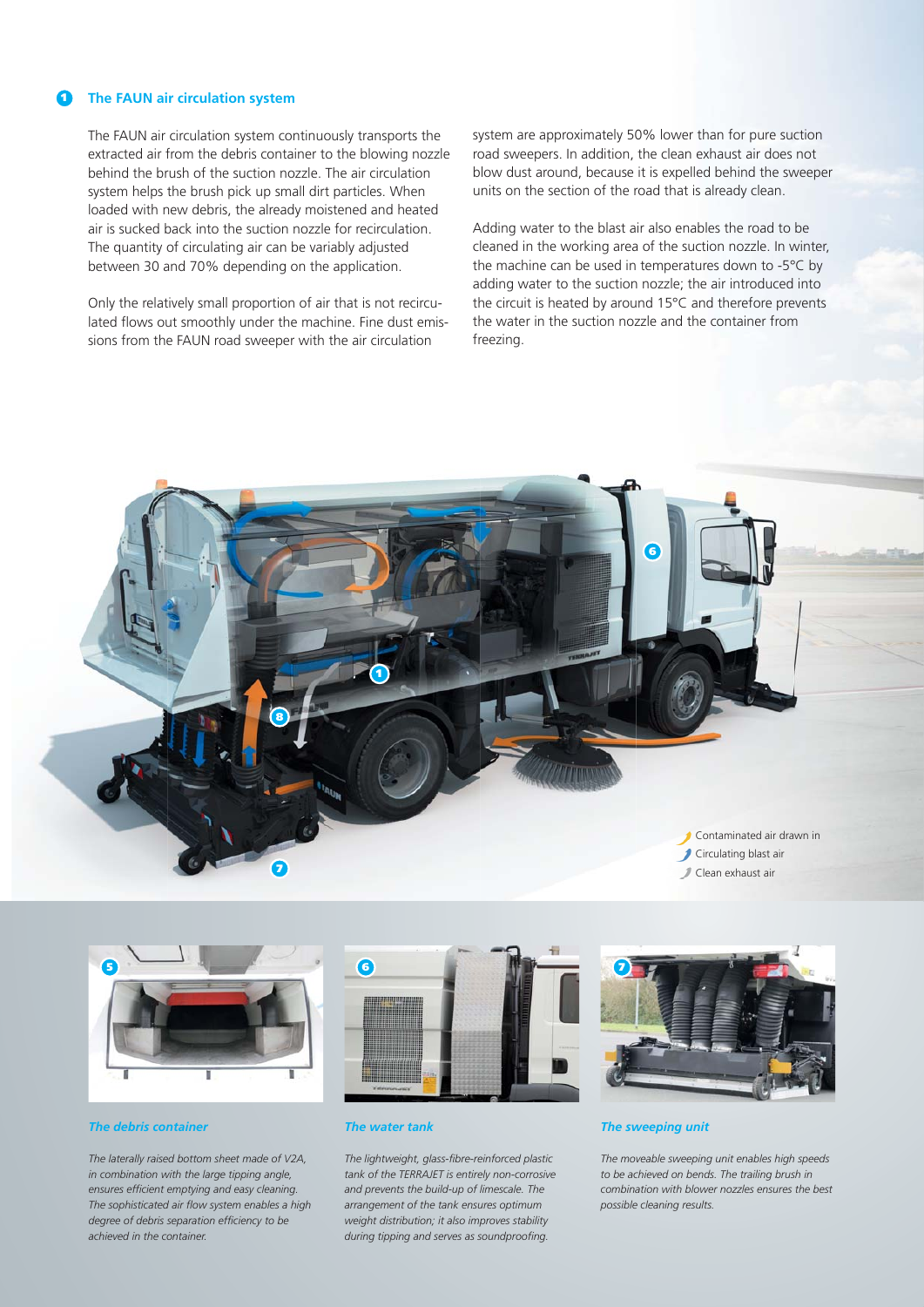





*Suction hoses are easily accessible through this door, in order to turn them regularly. This way, wear on suction hoses is spread evenly. Suction hoses will last longer and operational cost is reduced.* 

#### *The control centre*

*As with all FAUN road sweepers, all of the switching elements and valves of the TERRAJET for compressed air and hydraulic and electrical systems are readily accessible in a central position. When troubleshooting, service technicians can therefore get to the bottom of problems quickly. The dust and water-protected units simplify regular maintenance.*



*At your fingertips, not only in sight*

*The control centre for the driver is clearly laid out – and thanks to the tactile switches and controls, it can even be operated without looking. The driver can concentrate entirely on the road sweeping task at hand and the surroundings.*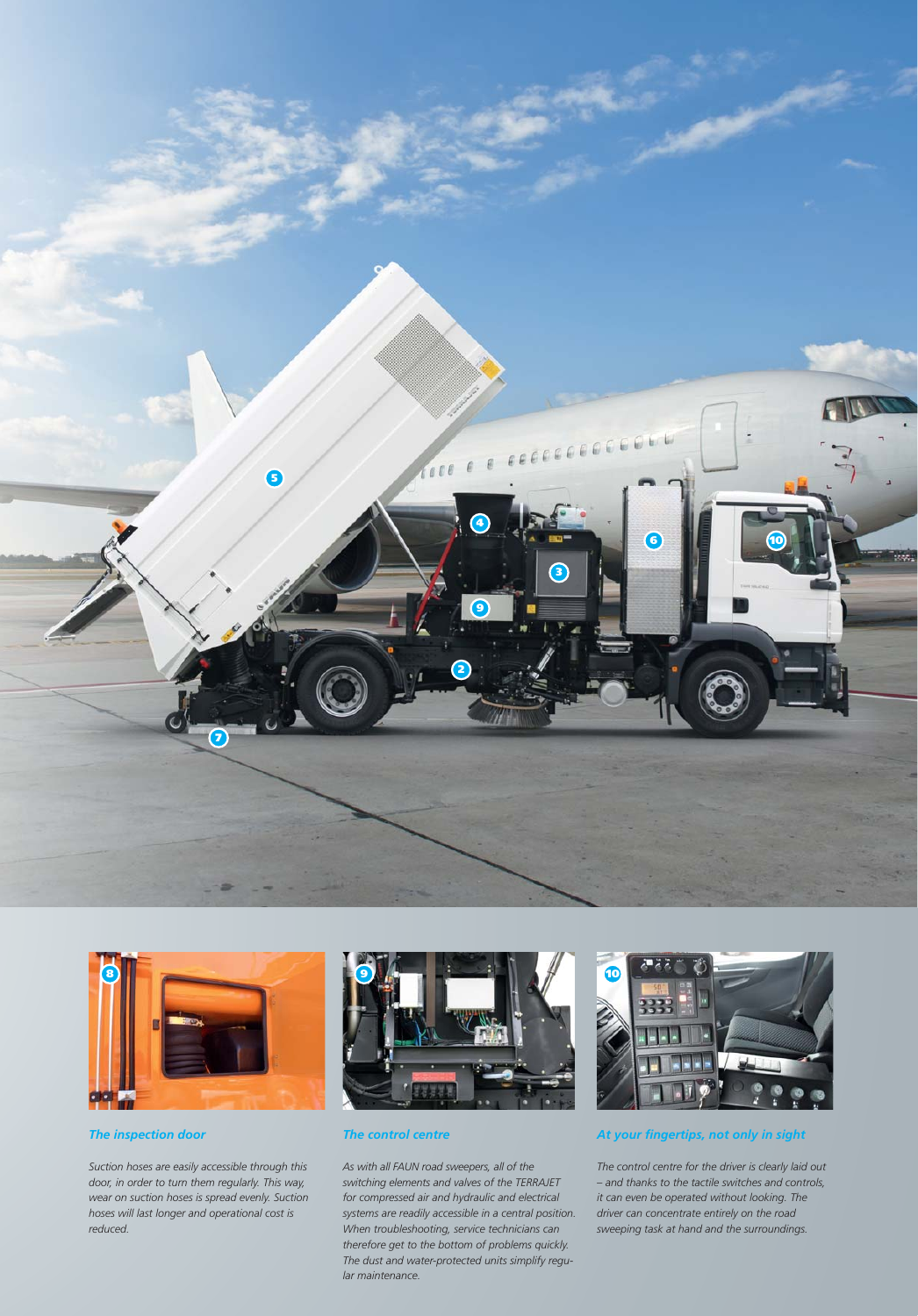

| <b>WATER TANK VOLUMES</b> |                   |                                                     |
|---------------------------|-------------------|-----------------------------------------------------|
| Variant                   | Water as standard | <b>Optional upgrade</b><br>with change of wheelbase |
| <b>TERRAJET 7</b>         | 1,2001            | Additional 1,700 l<br>Additional 2,000 l            |
| <b>TERRAJET 9</b>         | 2,0001            | Additional 1,200 l<br>Additional 1,700 l            |

A **DRIVE CONCEPTS Body category Drive versions** 9 m<sup>3</sup> Auxiliary engine x x Hydrostatic drive x x